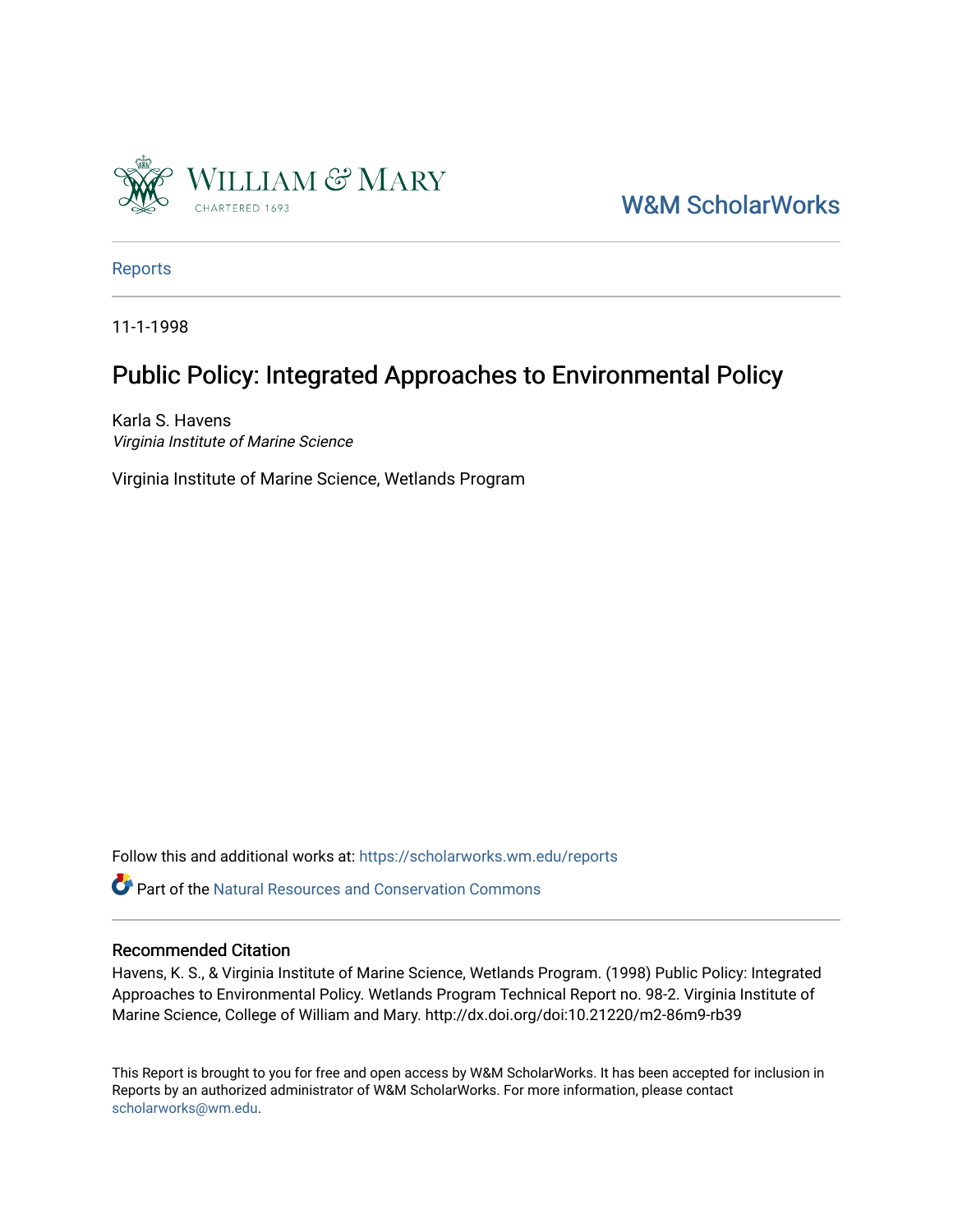

# Public Policy: Integrated Approaches to Environmental Policy

## by Karla S. Havens

Two studies "Environmental Policy and the Role of the University" and "Environmental Policy: Contributions to Development and Implementation" support the notion that universities are uniquely well-suited for contributing to state environmental policy formation. Universities have certain characteristics which make them useful players in the development of environmental policy. Traditionally, they foster new ideas and new problem-solving approaches and maintain links to environmental policy through multiple activities. They also serve a major role in educating the public.

Universities that function well as support for policy-makers have tailored their teachings and research to encourage service. To support the policy process, faculty should receive departmental recognition as well as personal reward. Support should be provided to individual faculty who chose to assist policy-makers in their endeavors. Finally, the university should produce educational programs for the interdisciplinary study of environmental management.

Unquestionably, universities are great reservoirs of knowledge and skills which are relevant to the issues of environmental policy, yet barriers exist between the policy-makers and the universities. Existing concerns must be resolved in order for the linkage between the universities and the policy-makers to be productive. To advance their potential contribution to environmental policy-making, universities should:

- 1. Sustain their commitment to innovative work
- 2. Encourage and support applied and policyoriented faculty research
- 3. Focus on their role as "honest broker" of information
- 4. Develop programs to train professional environmental policy-makers
- 5. Encourage faculty involvement in policy and management bodies
- 6. Strive for neutrality.

#### **Editor's Note:**

During the Spring of 1998, VIMS produced and published the document entitled, "Compendium Report: Workproducts of the Wetlands Program, Comprehensive Coastal Inventory and the Coastal Ecosystem and Remote Sensing Program." Over sixty research papers were summarized, categorized and drafted into one final document. This compendium report was funded by the U.S. Environmental Protection Agency through a Wetlands Protection State Development Grant. In addition to the study, EPA funded a two-day seminar where selected topics from within the compendium document were presented and discussed by state and federal natural resource managers.

This Technical Report is the first in a series that will summarize a variety of the topics covered within the compendium document. Future Technical Reports will include studies that have been completed pertaining to the following topics: Functional Assessment of Wetlands, Wetland Creation and Restoration, Wetland Management, Change Detections Within Wetlands, Monitoring of Wetlands, and Coastal Zone Land Use.

1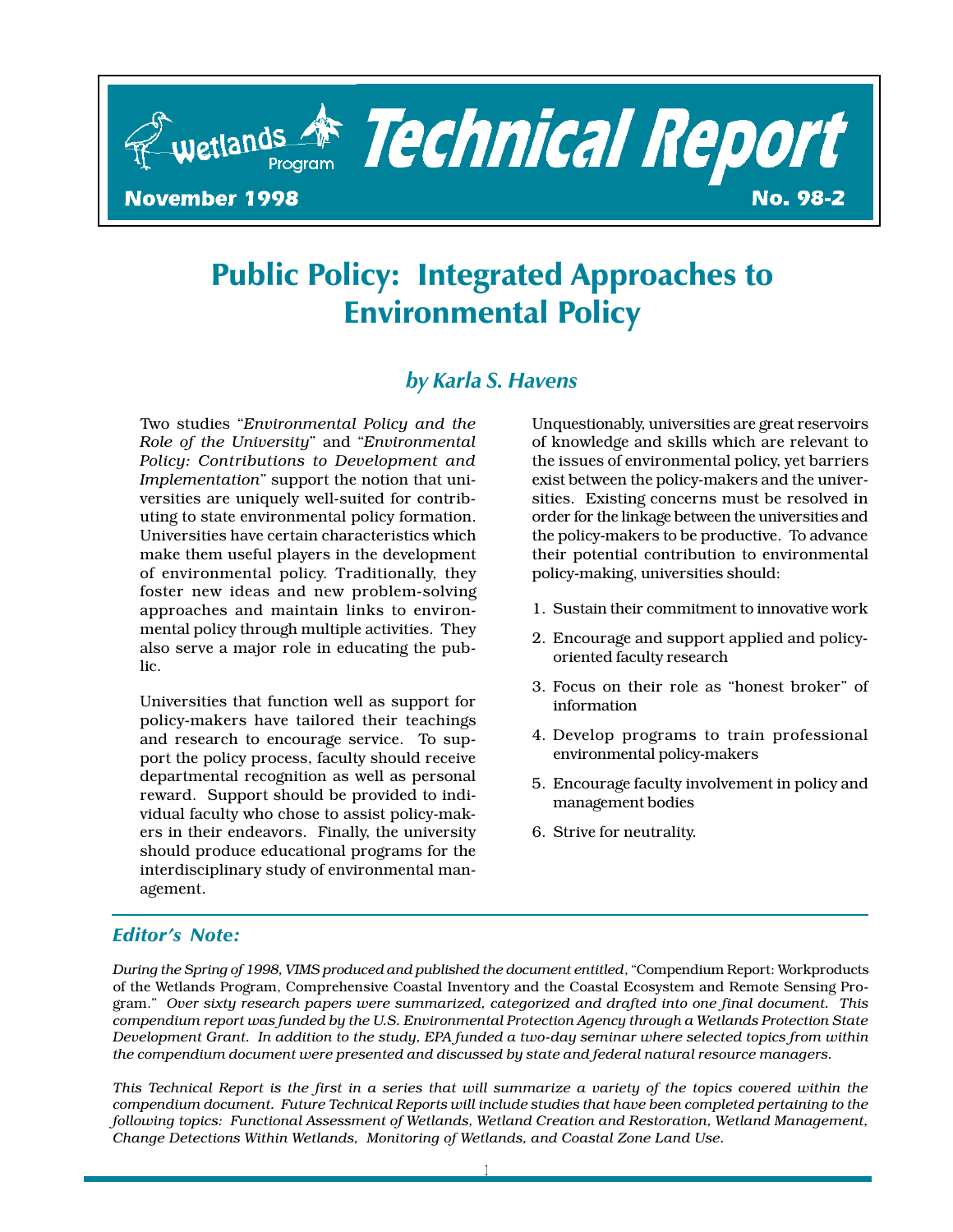Together, universities and state policy-makers may optimize their effectiveness by seeking to establish university-based centers for environmental policy research and uphold continuous funding for long-term scientific analysis within the university. State policy-makers may realize the benefits of the university input by developing and maintaining ongoing communication with university resources.

(some nice little drawing here for separation)

Eight different case studies were compiled from the College of William and Mary's Thomas Jefferson Program in Public Policy. The authors discuss integrated approaches to environmental policy making at the local, state, and federal level. Similar cases are presented which discuss environmental permitting in Germany and problems that Brazil is experiencing due to a lack of an integrated approach to resource management.

Wetlands Wetlands Program School of Marine Science Virginia Institute of Marine Science College of William and Mary Gloucester Point, Virginia 23062 (804) 684-7380

Dr. Carl Hershner, Program Director Mr. Thomas A. Barnard, Jr., Editor Dr. Kirk Havens, Editor Published by: VIMS Publication Center

This technical report was funded, in part, by the Virginia Coastal Resources Management Program of the Dept. of Environmental Quality through Grant #NA57OZ0561-01 of  $\sqrt{s}$ , NOAA the National Oceanic and Atmospheric Administration, Office of Ocean and<sup>3</sup> Coastal Resources Management, under



The views expressed herein are those of the authors and do not necessarily reflect the views of NOAA or any of its subagencies or DEQ.

Commonwealth's Declared Policy: "to preserve the wetlands and to prevent their despoliation and destruction..."

Printed on recycled paper.

In The Role of Academia in Environmental Policy Making," results of a survey conducted on twelve North American universities and affiliated research centers are presented. The results of their detailed survey are as follow:

- 1. The university can play a definite role in the integrated approach to environmental policy making
- 2. Many roles are available in the environ-mental policy making arena
- 3. The university is mainly involved in environmental policy making as inform-ation gatherers and enlightened discussion facilitators
- 4. Cooperation is required by academics, industry, federal/state/local governments, and public interest groups for the integrated approach to work.

Washington Environment 2010: An Example of the Integrated Approach to Environmental Management" discusses the 1988 decision by then-governor Booth Gardner to overhaul existing programs to address changing environmental problems. A twenty-one member task force comprised of federal employees and heads of state agencies was created to determine critical problems and future problems. The committee projected the condition of Washington's environment by the year 2010 if usage trends continued with current environmental policies.

A "State of the Environment Report" resulted from their efforts with a two-fold purpose: to continually refine the evaluation of environmental threats, and to report on any progress toward implementation of the recommendations. As a result, many legislative initiatives have been and will need to be passed. Ultimately, the Washington Environment 2010 emphasizes the need for:

- 1. Environmental education
- 2. A strong relationship between environ-mental media and non-environmentally specific concerns
- 3. Environmental improvements and positive changes in attitude.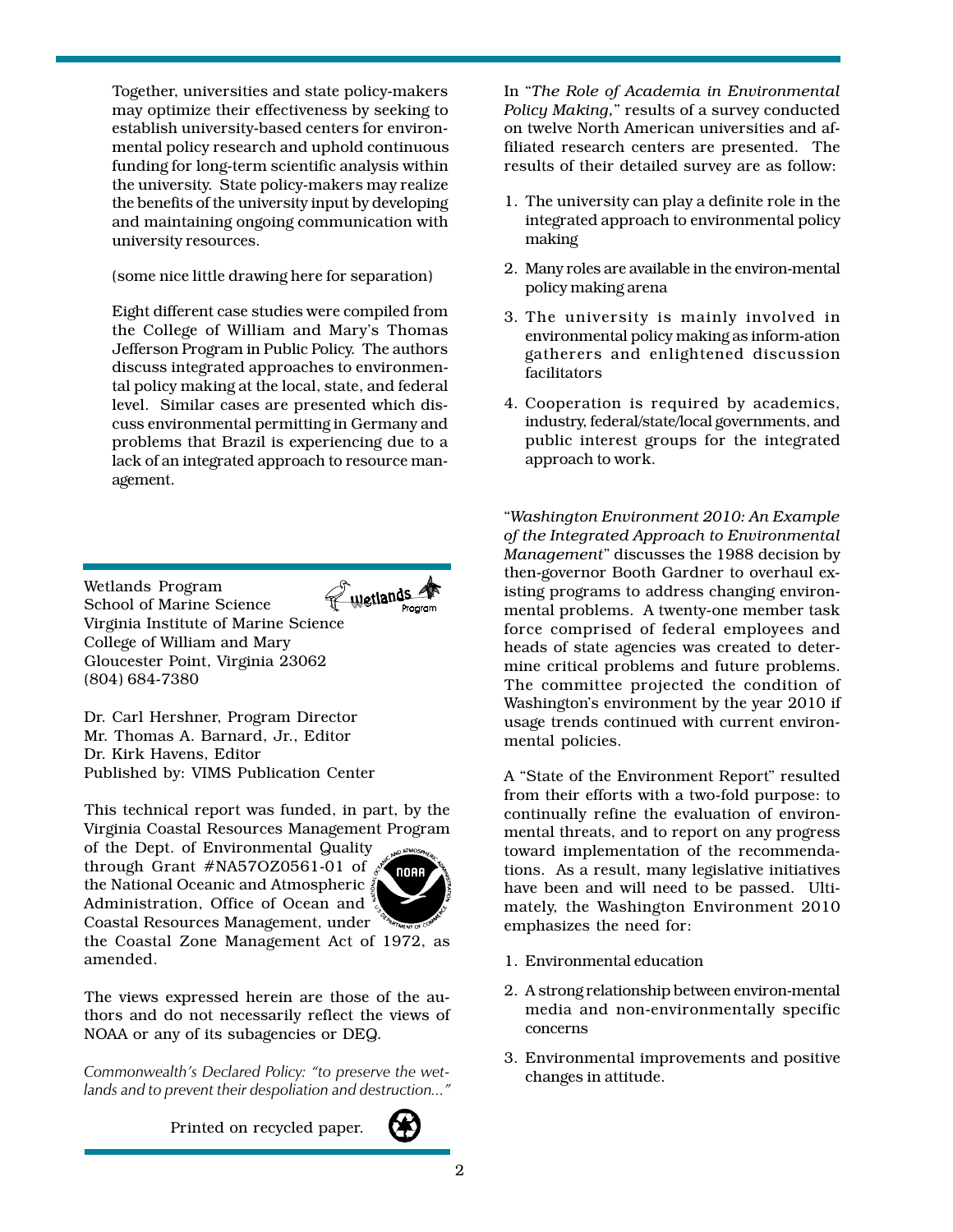The study "A Report on the Elizabeth River and Common Ground Projects - Community response to Environmental Issues" reviews the action of two citizen groups. The Common Grounds Consensus Project (CGCP) was a twoyear problem-solving process in Illinois designed to develop policies and legislation on environmental and agricultural issues. The CGCP sought to address problems that had divided the agricultural community and environmental community for years.

A task force was created, roles were defined, and together solutions were devised into an action plan. This plan fostered trust and cooperation between the agricultural and environmental communities, resulting in securing governmental support for their proposals.

The Elizabeth River Project (ERP) hoped to address and provide solutions for remedying the current pollution problems of the Elizabeth River, as well as increase local appreciation of the river. This was completed through a report addressing the river's condition and an approach to problem solving. Committee groups, built in an atmosphere of cooperation, determined that the improved health of the river was dependent upon:

- 1. A comparative risk program
- 2. A public awareness program, and
- 3. A community-based restoration.

"New York's Integrated Approach" discusses the problems associated with reviewing individual pollution problems as distinct and separate entities as opposed to interconnected, non-boundary or border respecting problems. Federal leadership had failed in the past, due mainly to single-medium programs, legislative restrictions, and a narrow focus toward policy.

An integrated legislation bill was proposed and supported by the environmental community which strengthened the standing environmental regulations. The business community supported the changes as well, citing the prohibition of having to seek state and federal licensing. Through the incorporation of multimedia pollution prevention teams and the establishment of an industry-government data base, the amendments served to facilitate coordination between industry and government regulatory agencies. This resulted in a dramatic step toward improving the health and living conditions of its citizenry.

California Air Quality: The Regulations and Market Incentives of the South Coast Air Quality Management District" reviews the need for a comprehensive approach to attack regional air pollution problems. A regional regulatory agency was created to conduct a five year review of all air pollution sources. This agency, the South Coast Air Quality Management District (SCAQMD) involved the public as well as informed the public.

Then, in 1991, the governor of California devised a Regional Clean Air Incentives Market (RE-CLAIM) designed in the mold of marketable pollution permits systems that combat acid rain causing emissions, involving the use of transferable emission credits. This resulted in a smooth transition to Zero Emission Vehicles, stimulating investment in new technology and the infrastructure needed to support change.

Integrated Pollution Control and Environmental Protection in the Great Lakes Basin: The Political and Institutional Challenge" reviews the serious environmental and natural resources problems found within the Great Lakes Basin (GLB). The political boundary of the GLB contains eight states of the United States, as well as the province of Ontario. Policy making decisions involve state, the United States federal, and Canadian federal governments.

The most serious problems within the GLB involve wetland losses of over 80 percent, an increase of birth defects in animals and humans, threatened fish habitat, and the reduction in migratory bird habitat. The paper examines two primary binational initiatives to address these problems: The Great Lakes Water Quality Agreement and the Convention on Great Lakes Fisheries. These are two successful interdisciplinary approaches used to solve multiple problems within the GLB.

Environmental Permits in Germany: An Integrated Approach to Pollution Abatement" discusses the lack of a single comprehensive act or agency to provide nationally consistent programs or policies. Currently, Germany has two distinct levels of government. The Lander is equivalent to the state government, having broad authority over internal affairs and responsibility for the implementation of most environmental